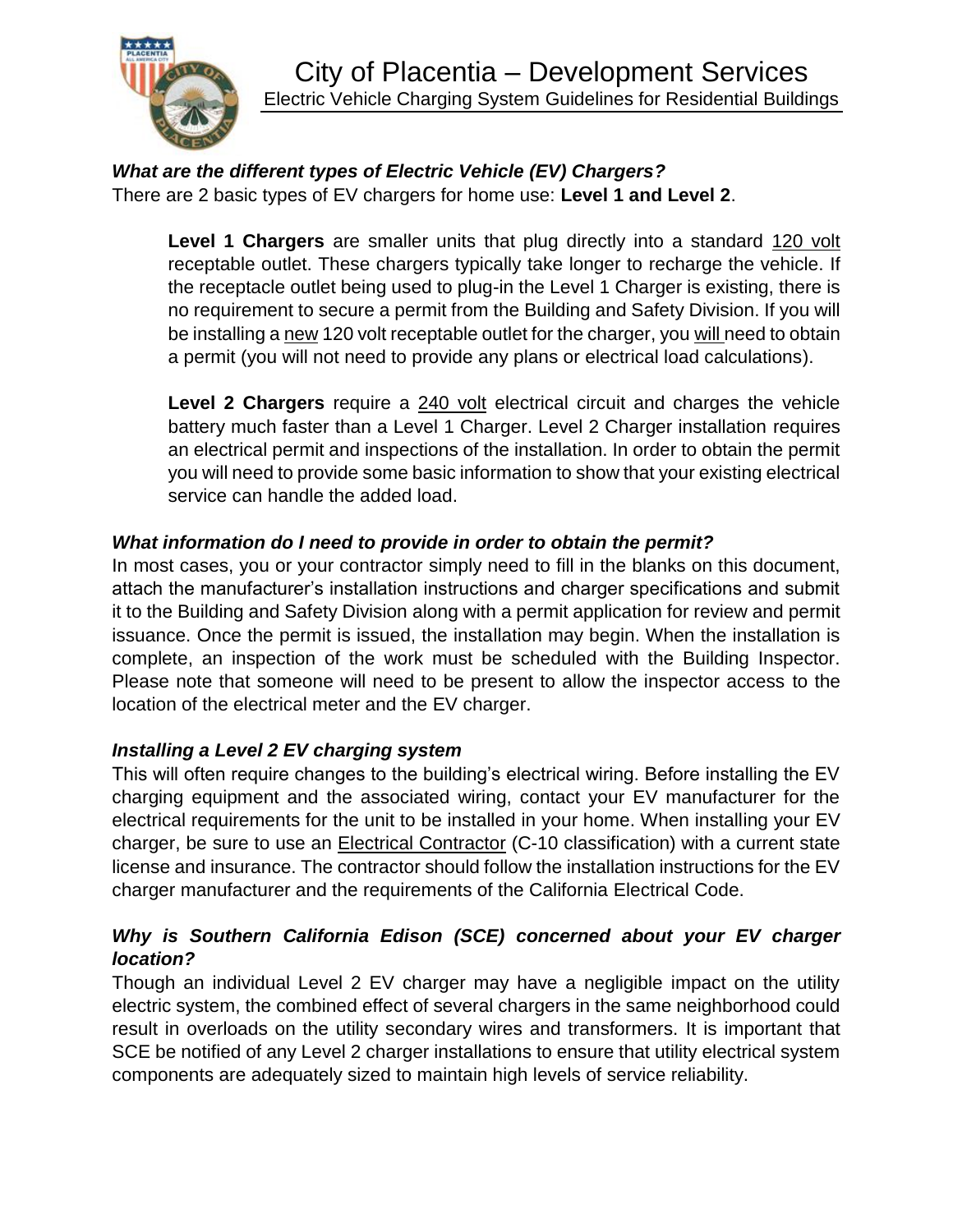## **LEVEL 2 ELECTRIC VEHICLE CHARGER – SERVICE LOAD CALCULATION**

**INSTRUCTIONS:** Review the list of electrical loads in the table below and check all that exist in your home (including the proposed Level 2 charger). For each item checked, fill in the corresponding "**Watts Used**." Add up all the numbers in the "**Watts Used**" column and write that number in the "**Total General Load**" box. Next, proceed to complete the calculation as instructed to obtain the "**TOTAL SERVICE LOAD**." Go to the page 3 to determine if your existing electric service will accommodate the new loads.\*\*

*\*Use name plate rating in watts or calculate as (Ampere rating of circuit x 240 volts = watts)*

*\*\*(Loads shown are rough estimates; actual loads may vary; for a more precise analysis, use the nameplate ratings for appliances and other loads and consult with a trained electrical professional.)*

| <b>Check All</b><br><b>Applicable</b><br><b>Loads</b>                  | <b>Description of Load</b>                         | <b>Watts Used</b> |       |
|------------------------------------------------------------------------|----------------------------------------------------|-------------------|-------|
|                                                                        | GENERAL LIGHTING AND RECPTACLE OUTLET CIRCUITS     |                   |       |
| ✓                                                                      | Multiply the sq.ft. of the house x 3               | 3 watts/sq.ft.    |       |
| <b>KITCHEN CIRCUITS</b>                                                |                                                    |                   |       |
| ✓                                                                      | <b>Kitchen Circuits</b>                            | 3,000 watts       | 3,000 |
|                                                                        | Electric Oven<br>2,000 watts                       |                   |       |
|                                                                        | 5,000 watts<br><b>Electric Stove Top</b>           |                   |       |
|                                                                        | Microwave                                          | 1,500 watts       |       |
|                                                                        | Garbage Disposal Under Kitchen Sink<br>1,000 watts |                   |       |
|                                                                        | <b>Automatic Dishwasher</b>                        | 3,500 watts       |       |
|                                                                        | Garbage Compactor                                  | 1,000 watts       |       |
|                                                                        | Instantaneous Hot Water at Sink                    | 1,500 watts       |       |
| <b>LAUNDRY CIRCUIT</b>                                                 |                                                    |                   |       |
| ✓                                                                      | <b>Laundry Circuit</b>                             | 1,500 watts       | 1,500 |
|                                                                        | <b>Electric Clothes Dryer</b>                      | 4,500 watts       |       |
| <b>HEATING AND AIR CONDITIONING CIRCUITS</b>                           |                                                    |                   |       |
|                                                                        | Central Heating (gas) and Cooling (A/C)            | 6,000 watts       |       |
|                                                                        | <b>Window Mounted A/C</b>                          | 1,000 Watts       |       |
|                                                                        | Whole-house or Attic Fan                           | 500 watts         |       |
| <b>Central Electric Furnace</b>                                        |                                                    | 8,000 watts       |       |
| 500 watts<br><b>Evaporative Cooler</b>                                 |                                                    |                   |       |
| <b>OTHER ELECTRICAL LOADS</b>                                          |                                                    |                   |       |
|                                                                        | Electric Water Heater (Storage Type)               | 4,000 watts       |       |
|                                                                        | <b>Electric Tankless Water Heater</b>              | 4,000 watts       |       |
|                                                                        | Swimming Pool or Spa                               | 4,000 watts       |       |
|                                                                        | Other:                                             | watts             |       |
|                                                                        | Other:                                             | watts             |       |
| <b>ELECTRIC VEHICLE CHARGER CIRCUIT</b>                                |                                                    |                   |       |
|                                                                        |                                                    |                   |       |
| (Add up all of the watts for the loads you have checked $\checkmark$ ) |                                                    |                   |       |
|                                                                        | 10,000                                             |                   |       |
|                                                                        |                                                    |                   |       |
| (Add first 10,000 Watts to remainder of Total General Load at 40%)     |                                                    |                   |       |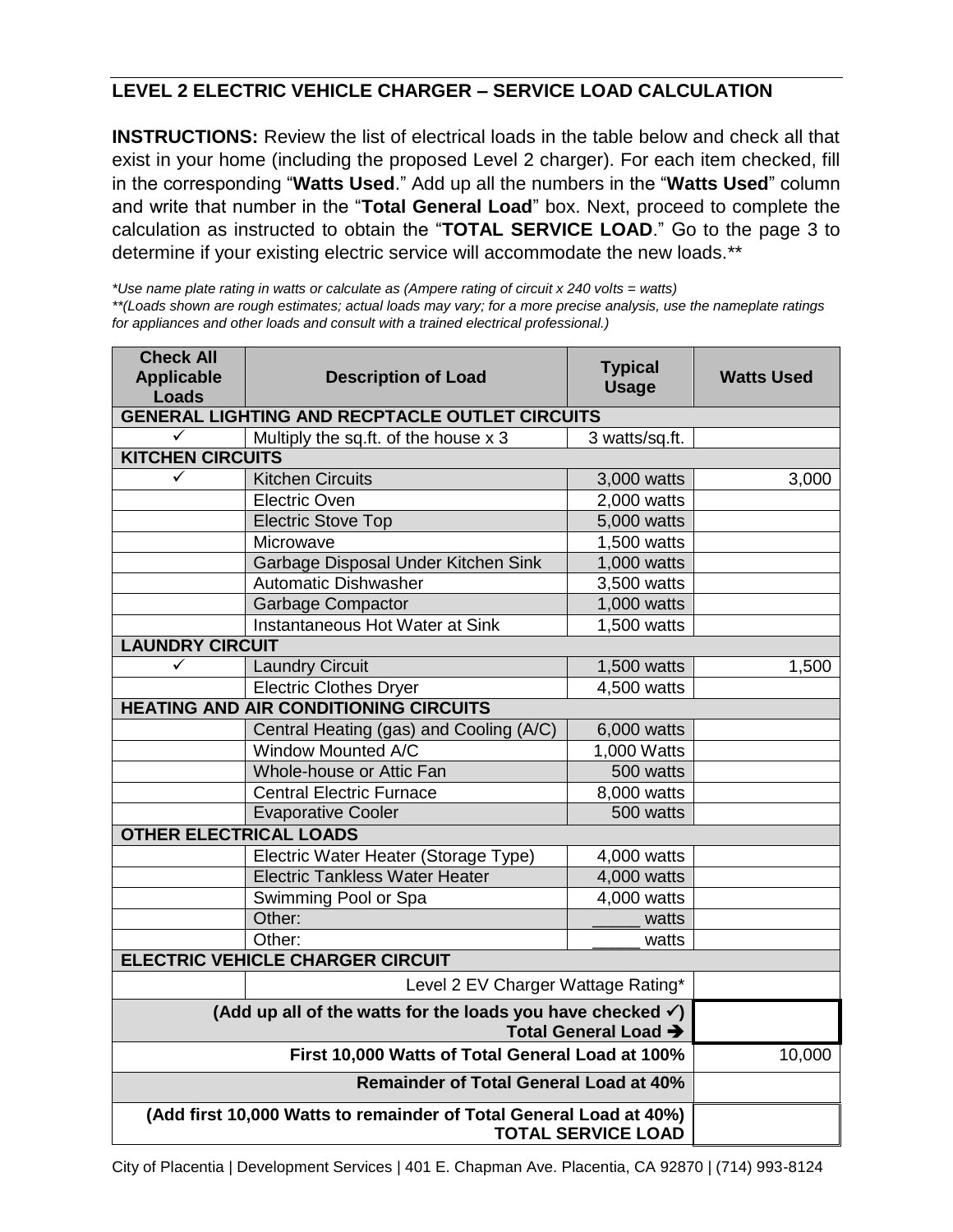### *Table based on CEC 220.83 (A), 230.42, and Annex D.*

| $\checkmark$ Check the<br>appropriate line | <b>Total Watts Used</b><br>(from previous page) | <b>Minimum Required</b><br><b>Size of Existing</b><br><b>Service Panel</b><br>(Main Service Breaker<br>Size) | <b>Identify the Size of</b><br>the Existing Main<br><b>Service Breaker</b><br>$(Amps)^{\dagger}$ |
|--------------------------------------------|-------------------------------------------------|--------------------------------------------------------------------------------------------------------------|--------------------------------------------------------------------------------------------------|
|                                            | Up to 24,000                                    | 100 amps                                                                                                     |                                                                                                  |
|                                            | 24,001 to 30,000                                | 125 amps                                                                                                     |                                                                                                  |
|                                            | 30,001 to 36,000                                | 150 amps                                                                                                     |                                                                                                  |
|                                            | 36,001 to 48,000                                | 200 amps                                                                                                     |                                                                                                  |
|                                            | 48,001 to 54,000                                | 225 amps                                                                                                     |                                                                                                  |

*†Please note that the size of your existing electrical service MUST be equal or larger than the Minimum Required Size or a new, larger electrical service panel will need to be installed in order to satisfy the electrical load demand of the EV charger.*

| Is a larger electrical service panel required? No |  |  |  |  | Yes | Size (amps) |
|---------------------------------------------------|--|--|--|--|-----|-------------|
|---------------------------------------------------|--|--|--|--|-----|-------------|

#### **CONDUIT AND WIRE SIZES AND TYPES**

This table illustrates the type and size of wire and conduit to be used for various Electric Charger circuits.

|                                                                         | <b>Required</b>                                                   | <b>Conduit Type and Size<sup>‡</sup></b>                    |                                                                                     |                                               |
|-------------------------------------------------------------------------|-------------------------------------------------------------------|-------------------------------------------------------------|-------------------------------------------------------------------------------------|-----------------------------------------------|
| <b>Size of EV</b><br><b>Charger</b><br><b>Circuit</b><br><b>Breaker</b> | <b>Minimum Size</b><br>of the<br><b>Conductors</b><br>(THHN Wire) | <b>Electrical</b><br><b>Metallic</b><br><b>Tubing (EMT)</b> | <b>Rigid</b><br><b>Nonmetallic</b><br><b>Conduit</b><br><b>Schedule 40</b><br>(RNC) | <b>Flexible Metal</b><br><b>Conduit (FMC)</b> |
| 20 amp                                                                  | #12                                                               | 1/2"                                                        | 1/2"                                                                                | 1/2"                                          |
| 30 amp                                                                  | #10                                                               | 1/2"                                                        | 1/2"                                                                                | 1/2"                                          |
| 40 amp                                                                  | #8                                                                | 1/2"                                                        | 1/2"                                                                                | 1/2"                                          |
| 50 amp                                                                  | #6                                                                | 3/4"                                                        | 3/4"                                                                                | 3/4"                                          |
| 60 amp                                                                  | #6                                                                | 3/4"                                                        | 3/4"                                                                                | 3/4"                                          |
| 70 amp                                                                  | #4                                                                | 3/4"                                                        | 3/4"                                                                                | 3/4"                                          |

*‡Based on 4 wires in the conduit (2-current carrying conductors, 1-grounded conductor/1 equipment ground (not needed if using EMT), 1-neutral)).*

As an alternate, Nonmetal Sheathed Cable (aka: Romex Cable or NMC) may be used if it is protected from physical damage by placing the cable inside a wall cavity or attic space which is separated from the occupied space by drywall or plywood.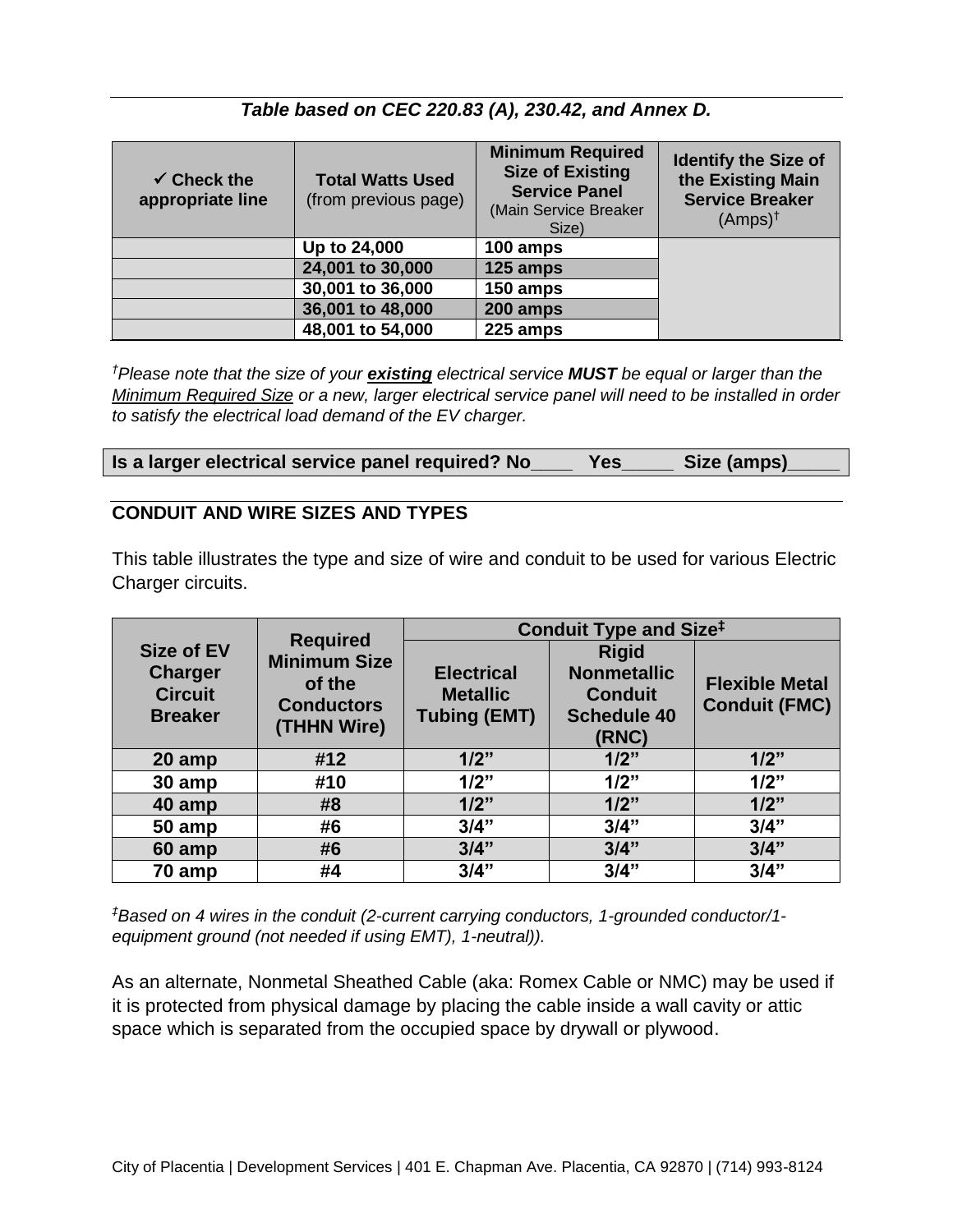The table below illustrates the required supports for various types of electrical conduit or cable.

| <b>Conduit</b><br><b>Support</b>                                                     | <b>Electrical</b><br><b>Metallic</b><br><b>Tubing (EMT)</b> | <b>Rigid</b><br><b>Nonmetallic</b><br><b>Conduit</b><br><b>Schedule 40</b><br>(RNC) | <b>Flexible Metal</b><br><b>Conduit (FMC)</b> | <b>Nonmetallic</b><br><b>Sheathed</b><br><b>Cable (NMC)</b> |
|--------------------------------------------------------------------------------------|-------------------------------------------------------------|-------------------------------------------------------------------------------------|-----------------------------------------------|-------------------------------------------------------------|
| <b>Conduit</b><br><b>Support</b><br><b>Intervals</b>                                 | 10'                                                         | 3'                                                                                  | $4 - 1/2$                                     | $4 - 1/2$                                                   |
| <b>Maximum</b><br><b>Distance from</b><br>Box to<br><b>Conduit</b><br><b>Support</b> | 3'                                                          | 3'                                                                                  | $\mathbf{1}$                                  | $\mathbf{1}$                                                |

In addition to the above noted requirements, the California Electrical Code contains many other provisions that may be applicable to the installation of a new electrical circuit. Installers are cautioned to be aware of all applicable requirements before beginning the installation.

#### *GENERAL INSTALLATION GUIDELINES FOR LEVEL 2 RESIDENTIAL EV CHARGERS*

- **1. GENERAL REQUIREMENTS -** All Electrical Vehicle Charging Systems shall comply with the applicable sections of the California Electrical Code, including Article 625.
- **2. EQUIPMENT HEIGHT** The coupling means of the Electric Vehicle Supply Equipment shall be stored at a height of 18 – 48 inches above the finished floor (CEC Art. 625.29 (B)).
- **3. LISTED EQUIPMENT** All Electric Vehicle Supply Equipment shall be listed by a national recognized testing laboratory**.**
- **4. FASTENED IN PLACE** Level 2 Electric Vehicle Supply Equipment must be permanently connected and fastened in place in accordance with the manufacturer's installation instructions (CEC Art. 625.13).
- **5. PROTECTION FROM PHYSICAL DAMAGE** Electrical Vehicle Supply Equipment shall be protected against vehicle impact damage when located in the path of a vehicle. In order to avoid the installation of a substantial pipe bollard as an equipment guard, locate the Electrical Vehicle Supply Equipment on a garage side wall, out of vehicular path. See sample drawing on next page. (CEC Art. 110.27 (B)).
- **6. IF MORE THAN 60 AMPS** When EV charging equipment is rated at more than 60 amps, the disconnect means shall be provided and installed in a readily accessible location and shall be capable of being locked on the open position (CEC Art. 625.23).

For additional information on preparing your home for electric vehicle charging, refer to Southern California Edison's "**THE ELECTRICIANS GUIDE: Installing Electric Vehicle Charging Stations at Single-Family Homes"**